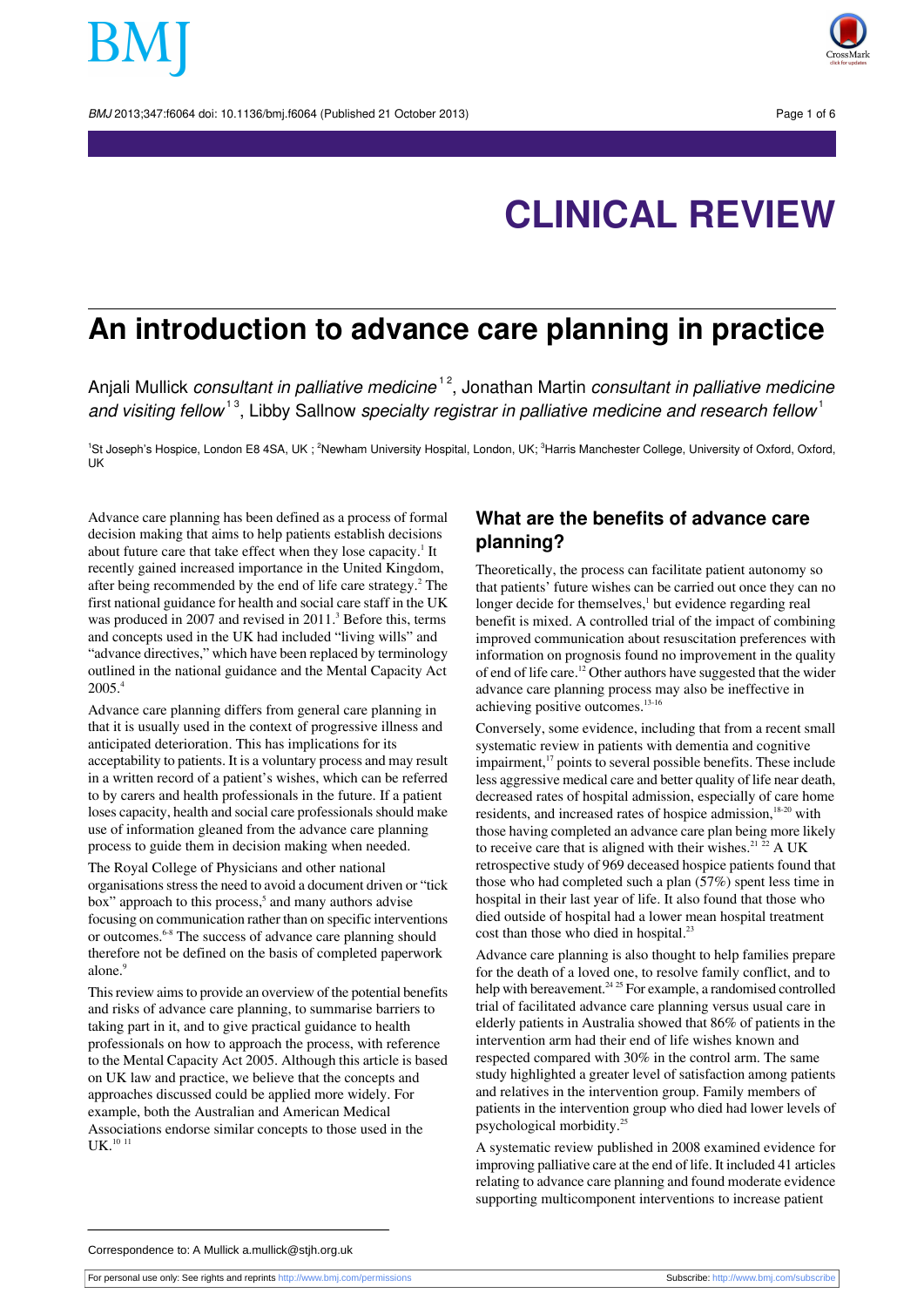#### **Summary points**

Advance care planning aims to help patients establish decisions about future care that take effect when they lose capacity

Evidence for the benefit of advance care planning is mixed; more recent evidence suggests that it can facilitate the delivery of care more in keeping with patient wishes and increase patient and family satisfaction with care

Advance care planning discussions should be centred around the beliefs, goals, and values of patients, rather than on specific outcomes or interventions

A sound working knowledge of the Mental Capacity Act 2005 is important when facilitating advance care plan discussions

#### **Sources and selection criteria**

We searched Medline, Embase, and the Cochrane Database of Systematic Reviews using the search terms "advance care planning" and "advance directives", focusing on publications in the past five years, but including older papers that seemed relevant. Where possible we prioritised systematic reviews and controlled trials. We did not carry out a systematic review of the literature and studies are of variable quality, with many being small.

uptake of advance directives; however, these studies seldom measured clinically important outcomes. The paper also concluded that recent research supports an approach to care planning that engages values, involves skilled facilitators, and focuses on key decision makers (for example, patients, care givers, and providers). $^{26}$ 

Patients can find the process itself helpful, particularly when discussion focuses on their goals, values, and beliefs, rather than on particular treatments or interventions.<sup>25-28</sup>

Patients report several reasons for wishing to make advance decisions, including not wanting to be a burden on others and concern for self, $27 29$  with underlying specific issues relating to their personal experiences and fears.<sup>29 30</sup>

### **What are the risks and barriers to advance care planning?**

Some patients will not wish to engage in discussions about future care because this involves thinking about a deterioration in their condition. $6-32$  There may also be cultural sensitivities to such conversations. Self identified barriers to the process in one qualitative study of older medical patients included perceiving advance care planning as irrelevant, having insufficient information to engage in the discussions, and the time constraints of health professionals.<sup>33</sup> A further challenge is that the process asks patients to predict their future experience of illness, which some may find difficult.<sup>34 35</sup> However, a person's willingness to engage in the conversation may change over time, so it may be appropriate to re-offer discussions at a later stage.

Equally, barriers may exist for professionals<sup>31-37</sup>; in particular, doctors may be unwilling to initiate such discussions, because this may "bring death into full view."<sup>6</sup> Some may fear that honesty about prognosis will cause patients undue distress or destroy their hope.<sup>6</sup> <sup>38</sup> However, although caution in discussion is obviously needed, a longitudinal qualitative study found that patients have a variety of responsesto, on the one hand, wanting support for hope and, on the other, wanting honest prognostic information; responses included being able to hope for things other than cure.<sup>38</sup> This accords with our experience—some degree of emotional upset may occur, but it is usually appropriate to the situation, and most patients who accept the offer of a discussion for advance care planning find such conversations empowering.

Some patients think that professionals should raise the matter.<sup>39</sup> so if we do not do this their needs may remain unmet. Being in a trusting relationship with patients, $24$  or being able to develop such a relationship, $40$  is helpful in this context.

### **How can we initiate discussions?**

Advance care planning can apply to patients with a wide range of diagnoses, but particularly those with long term conditions or receiving end of life care.<sup>5</sup> It should be offered when the patient is still well enough to participate in the discussions and before any relevant loss of mental capacity.<sup>5 41</sup> This can mean that for certain conditions, such as dementia, discussions may have to be offered early in the course of disease. One UK systematic review found that a maximum of 36% of patients with cognitive impairment and dementia being admitted to a nursing home had capacity to participate in advance care planning.<sup>17</sup> However, data on the best timing of advance care planning discussions in patients with dementia are conflicting. One recent qualitative study suggested that patients with mild dementia find such discussions acceptable,<sup>42</sup> but another found that people with dementia had difficulty considering their future selves.<sup>35</sup>

More generally, some studies have identified particular triggers for initiating these conversations, such as recurrence of cancer.<sup>6</sup> The timing of conversations with patients with non-cancer conditions, such as chronic obstructive pulmonary disease, may also prove challenging. This disease is often not perceived to be terminal and therefore not relevant to the principles of advance care planning.<sup>36</sup> This reflects the nature of chronic conditions in which disease can be stable and well managed for many years, before moving on to the terminal phase. However, because sudden changes in condition can occur, the opportunity to take part in advance care planning could be missed if the subject is not broached early on.

Another crucial factor is the communication skills of health professionals. A number of authors recognise the potentially challenging, sensitive, and complex nature of conversations about advance care planning,<sup>13</sup> <sup>43</sup> with others recommending that practitioners need specific training.<sup>5-44</sup> One component of such highly skilled communication is knowing when not to proceed with discussions—for example, when doing so might cause disproportionate levels of distress<sup>5</sup>—and how to "titrate" information over time.

Box 1 includes a list of suggested triggers for initiating or reviewing such discussions.

#### **Practical approaches to communication**

When preparing to offer discussions it may be useful to consider the following:

**•** Patients may need time to think and reflect, so the initial advance care planning process may extend over several conversations.<sup>5</sup> <sup>6</sup> One study found that the process took a median of 60 minutes over one to three conversations<sup>25</sup>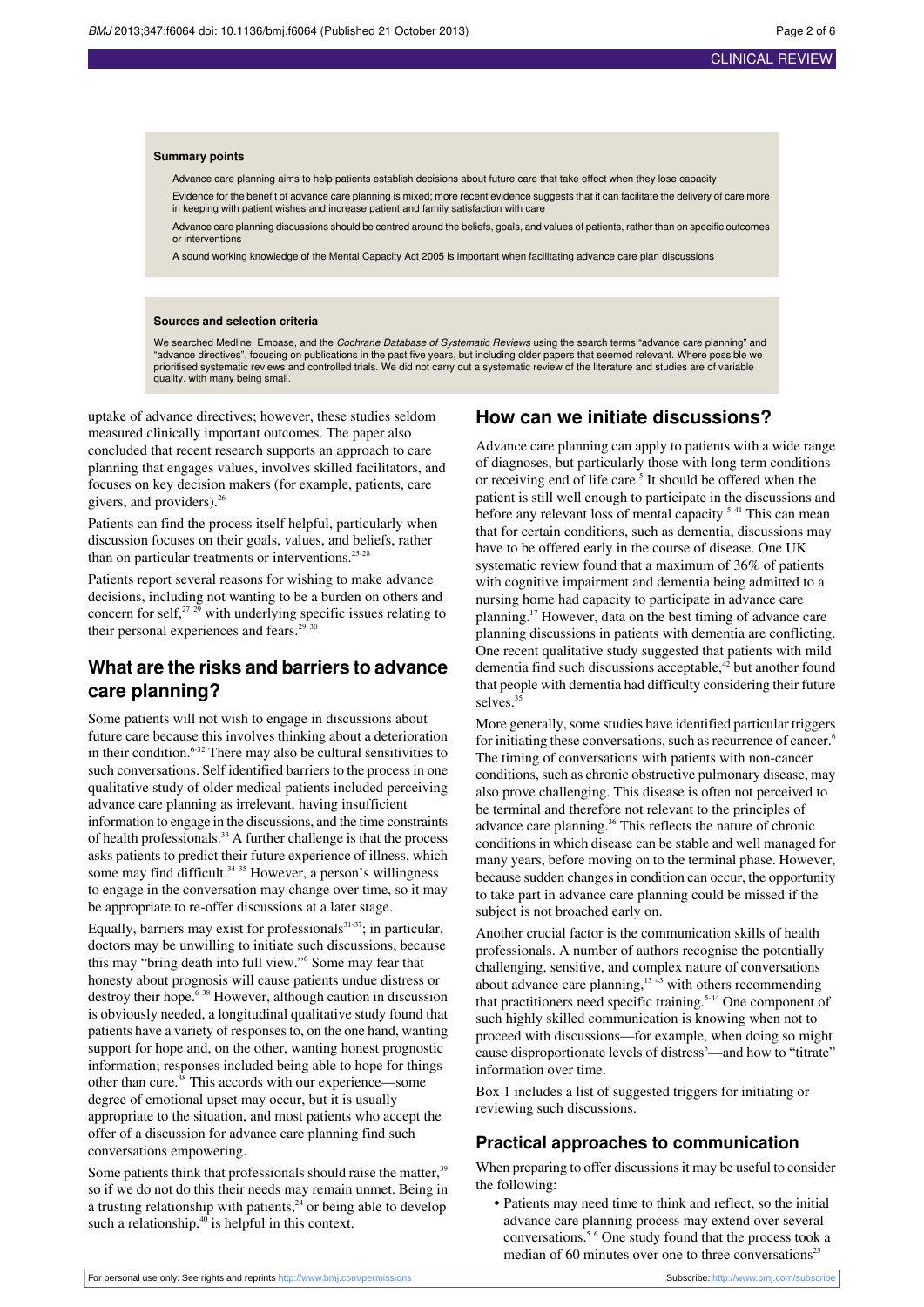#### **Box 1 Triggers for initiating or reviewing advance care planning discussions**

There is no agreed standard frequency with which to review these discussions, so the interval should be based on patients' wishes, taking into account their clinical condition.

Triggers include:

- **•** Patient initiates the conversation
- **•** Diagnosis of a progressive life limiting illness
- **•** The diagnosis of a condition with a predictable trajectory, which is likely to result in a loss of capacity, such as dementia or motor neurone disease
- **•** A change or deterioration in condition
- **•** Change in a patient's personal circumstances, such as moving into a care home or loss of a family member
- **•** Routine clinical review of the patient, such as clinic appointments or home visits
- **•** When the previously agreed review interval elapses
- **•** Ensure that any outcomes of these discussions are appropriately shared among relevant teams and  $organisations<sub>1</sub><sup>26-45</sup>$  and updated if decisions change
- **•** Avoid giving the impression that it is possible to anticipate and plan for every eventuality<sup>13</sup>
- Do not assume that other health or social care professionals have offered opportunities for such discussions $36\,37$
- **•** Discussions that take place in the patient's wider family or social network may give rise to conflict, which is best dealt with early, to avoid conflict coming to light when the patient has lost capacity or died.<sup>24</sup>

Mahon suggests two questions that may be useful for initiating an advance care planning discussion that focuses on the patient's goals:

1) If you cannot, or choose not to, participate in healthcare decisions with whom should we speak?

2) If you cannot, or choose not to, participate in decision making what should we consider when making decisions about your care?<sup>8</sup>

For some patients answering question 1 may be as far as they wish to take such a discussion, and hopefully this question can be asked without causing patients undue anxiety. Box 2 outlines our communication suggestions.

### **How does advance care planning fit with the Mental Capacity Act 2005?**

As well as knowing about a patient's disease and its likely consequences,<sup>5</sup> an adequate understanding of the law (including capacity assessment), the advance care planning process, and the related documentation is necessary.<sup> $948$ </sup> However, two UK studies have shown that some professionals have a limited understanding of advance care planning, $4449$  with the authors of one suggesting that those with specialist skills in particular diseases may be better placed to undertake more complex aspects of the process.<sup>44</sup> This section serves as a brief introduction to some of the key legal problems.

The Mental Capacity Act 2005 legislates for England and Wales on the way in which decisions are made by, and on behalf of, people with impaired mental capacity.<sup>4</sup> It sets out five principles and a legal framework designed to protect patients with impaired capacity and their carers, who have to make decisions about their care and treatment. It is accompanied by the Mental Capacity Act 2005 code of practice, and practitioners have a legal duty to have regard to this.<sup>50</sup> Abiding by a person's wishes about a health related advance decision comes into effect only once the person has lost capacity to make that particular decision.

### **Mental capacity**

People are assumed to have capacity unless it is established that they lack capacity despite all practicable steps taken to help them make the decision in question (see box 3 for the mental capacity assessment).

### **Best interests**

Section 4 of the act deals with making decisions in accordance with the best interests of the person lacking capacity and specifies an initial checklist of common factors that must always be considered. It states that whoever determines what is in someone's best interests must consider, so far as is reasonably ascertainable, the person's past and present wishes and feelings, particularly any relevant written statement made when he or she had capacity,<sup>4</sup> thus giving "weight" to the advance care planning process.

### **What are the potential outcomes of an advance care planning discussion?**

In addition to documents recording a person's preferred place of care or death, advance care planning has three main tools—advance statements, advance decisions to refuse treatment, and lasting powers of attorney.

### **Advance statements**

These are statements about what the patient would or would not want to happen in the future, their goals of care, or their personal values; they are sometimes known as a statement of preferences and wishes. They can be about medical treatment ("I would wish to be ventilated if I stop breathing") or about social aspects of care ("I prefer coffee in the morning"). They are not legally binding but must be taken into account when best interest decisions are made about the person after capacity has been lost. They can be written by the patient or be verbal statements. It is useful to record verbal statements in the patient record, and it isimportant that they are accessible for those making decisions in the future.

### **Advance decision to refuse treatment**

Valid and applicable advance decisions to refuse treatment (box 4) are legally binding statements (usually written documents) that allow patients to refuse specific medical treatments if they lose capacity in the future. Patients can refuse only medical and nursing treatments in advance and not basic care (such as the offer of food and drink by mouth and repositioning in bed).

It is best, but not a requirement, if the specific circumstances in which patients wish to refuse treatments are made clear, because this information will be used by clinicians in the future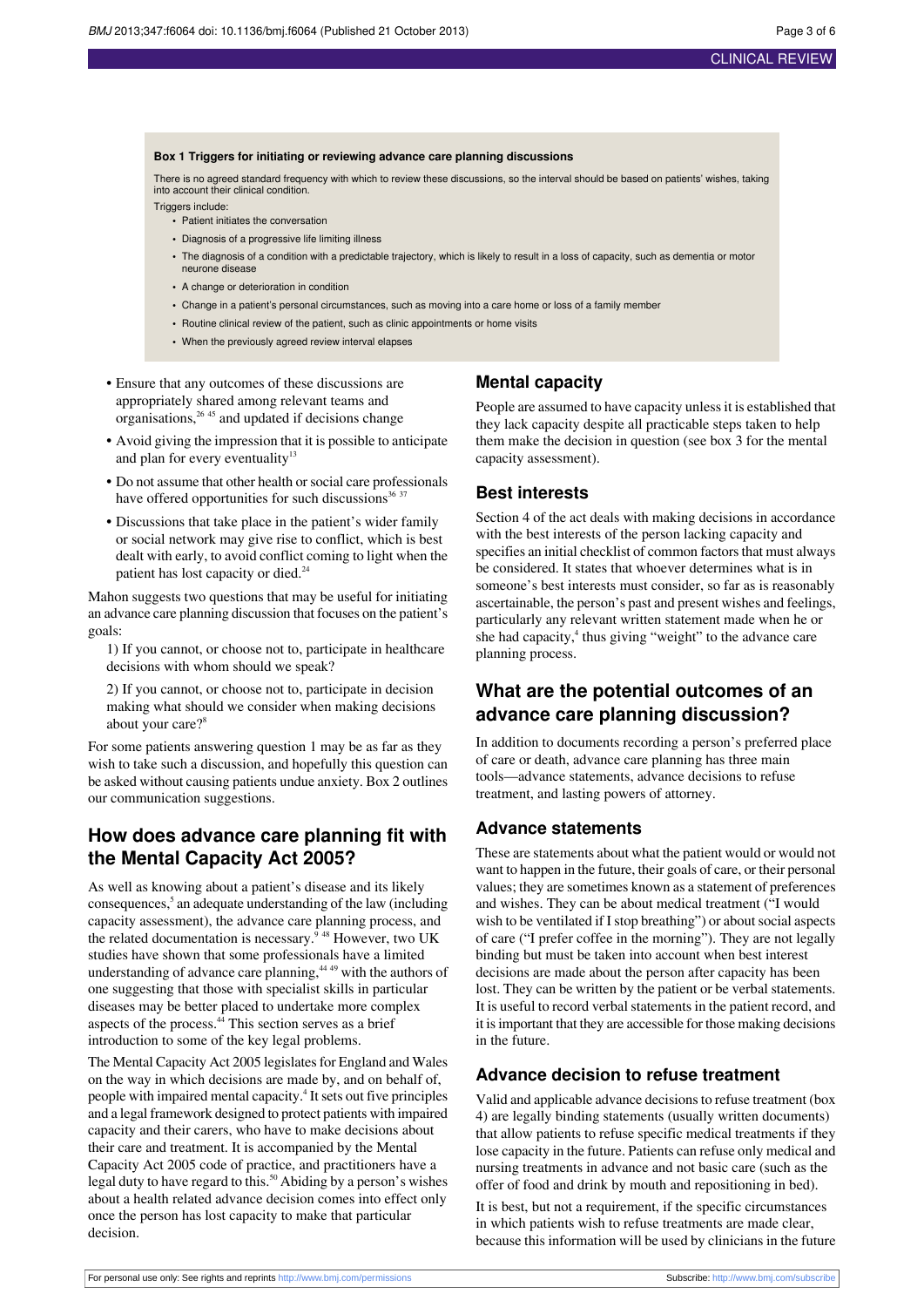### CLINICAL REVIEW

#### **Box 2 Communication tips**

Initiating the conversation

Start with general open questions, then be guided by the patient's cues and responses to know whether to explore further Examples:

- **•** How have you been coping with your illness recently?
- **•** Do you like to think about or plan for the future?
- When you think of the future, what do you hope for?<sup>46</sup>
- When you think about the future, what worries you the most?<sup>46</sup>
- Have you given any thought to what kinds of treatment you would want (and not want) if you became unable to speak for yourself?<sup>47</sup>
- What do you consider your quality of life to be like now?<sup>47</sup>

#### During the conversation

Use language that patients can understand and any other communication aids you might need

Give patients enough information to make informed choices without overloading them

Clarify any ambiguous statements that patients make—for example:

- **•** Patient: "I don't want heroics"
- **•** Professional: "What do you mean by heroics?"

#### Ending the conversation

Summarise what has been discussed to check mutual understanding, or ask the patient to do so

Screen for any other problems—for example: "Is there anything else you would like to discuss?"

Arrange another time to continue, complete, or review the discussion if necessary—for example, if the patient would like help completing an advance decision to refuse treatment

Document the contents of the discussion in the patient record

Share the contents (with the patient's permission) with anyone else who needs to know, such as family, carers, the community team, and the general practitioner or specialists

#### **Box 3 Assessing mental capacity**

Mental capacity is decision specific and time specific—it is specific to the decision in question and may be of time limited relevance.

- The test for mental capacity has two parts:
	- **•** The diagnostic test. This is positive if the person has "an impairment of, or disturbance in the functioning of, the mind or brain" (Mental Capacity Act 2005 section 2). Otherwise, by definition, the person has capacity
	- **•** The functional test (Mental Capacity Act 2005 section 3) applies only if the diagnostic test is positive. People who can understand, retain, and use or weigh information relating to a decision, as well as be able to communicate their decision, have not lost capacity, even if the diagnostic test is positive. Loss of one or more of these four elements confirms loss of capacity for the specific decision

Mental capacity for a particular decision may fluctuate over time and may need to be reviewed frequently. For example, a patient may be temporarily incapacitated by an episode of sepsis, or through the use of alcohol.

#### **Box 4 Determining whether an advance decision to refuse treatment is valid and applicable**

Such decisions come into effect only if the person has lost mental capacity to make the decision in question. The person must have had relevant capacity at the time the advance decision was made and it must be about the decision in question.

#### Validity

For such a decision to be valid, it should not have been withdrawn by the person, and the person should not have later behaved in a way that is inconsistent with it. In addition, if the person has subsequently made a lasting power of attorney regarding the same decision the advance decision is rendered invalid.

#### **Applicability**

For the refusal to be applicable it must be about the treatment currently in question and relate to the circumstances in which the patient now finds himself or herself, if these have also been specified. For example, a person specifically refusing antibiotics for treatment of a chest infection might receive antibiotics for a urinary tract infection if clinically appropriate. However, if the advance decision covers all antibiotics under the specified circumstances then health professionals would be bound not to administer them.

An advance decision may not be applicable if circumstances have changed (for example, an unanticipated advance in medical treatment) and there are reasonable grounds to believe that these changes would have affected the advance decision if the person had known about them when making the decision.

#### Life sustaining treatment

When the treatment to be refused is potentially life sustaining, such as cardiopulmonary resuscitation, as well as being valid and applicable, the decision must be written, signed by the patient in the presence of a signed witness, and must state that it applies even if life is at risk.

to determine if the refusal is applicable. The wording of these statements can be difficult, because potential future situations must be anticipated and described unambiguously. If more than one circumstance is specified for a given refusal of treatment, all have to be present at the same time for the advance decision to apply. Verbal wishes to refuse treatments that do not sustain life can be recorded in the patient's notes.

If you are satisfied that the advance decision to refuse treatment is valid and applicable then you will have to abide by it (best interests do not apply). The only circumstance in which an advance decision is not binding is when the person is detained under the Mental Health Act 1983.<sup>51</sup> Such patients can be treated for their mental disorder without their consent, even if they have a valid and applicable advance decision to refuse the treatment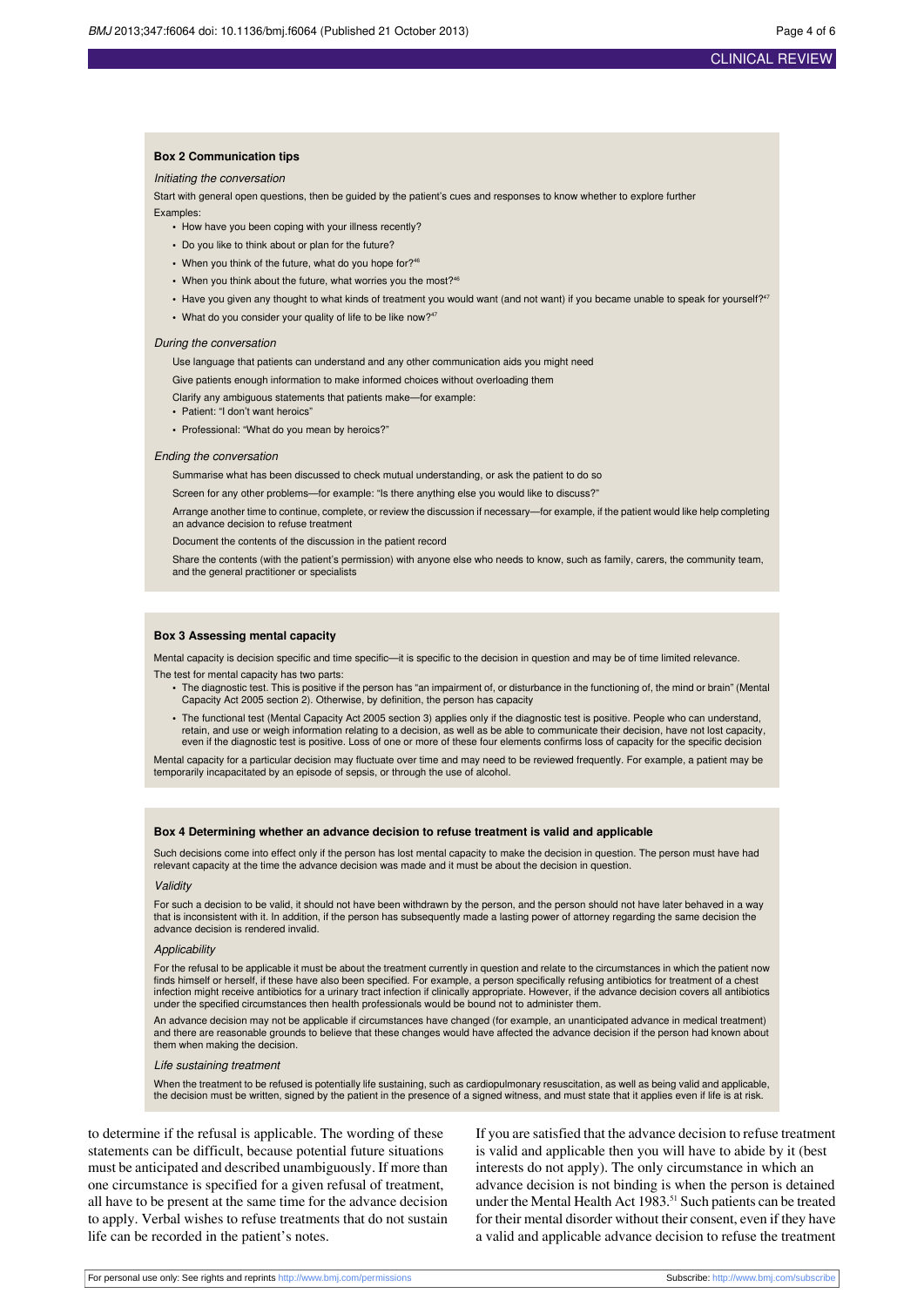in question (electroconvulsive therapy is an exception to this rule).

### **Lasting power of attorney**

These are legal documents that replace the previous enduring power of attorney. They allow patients (donors) to nominate someone (attorney) to whom they want to give decision making powers (if they lose capacity in the future). There are two types of lasting power of attorney: "property and financial affairs" and "health and welfare." Once made, these documents must be registered with the Office of the Public Guardian (for a fee) before coming into effect. It is possible to nominate more than one person as an attorney, or nominate different people for different decisions.

A health and welfare lasting power of attorney comesinto effect only when the donor loses the capacity to make the decisions that are covered by the document. If there are worries that an attorney is not making decisions in the best interests of the donor, the decision should be challenged. It can then be adjudicated on by the Court of Protection (which might appoint a court appointed deputy, usually someone close to the patient, who would be able to take best interests decisions for the patient).

### **What are electronic palliative care coordination systems?**

Appropriate dissemination of advance care planning decisions is a challenge; other than for lasting powers of attorney, the UK has no central register of advance care plans. Electronic palliative care coordination systems are designed to improve communication and facilitate health professionals' access to this information. Electronic registers, or urgent care records, such as Coordinate my Care in London ([www.coordinatemycare.](http://www.coordinatemycare.co.uk/index.html) [co.uk/index.html\)](http://www.coordinatemycare.co.uk/index.html), hold immediately accessible information about patients' advance care plans and other information, such as treatment escalation plans, and are available to a wide range of relevant professionals. In some areas, this has led to an increase in patients dying in their preferred place of care.<sup>52</sup>

### **When should advance care planning decisions be reviewed? (see box 1)**

Although no specific evidence or recommendations are available on when to review these decisions, on the basis of personal experience, several factors may be relevant and should prompt review. For example, if the personal circumstances of patients change, such as place of residence or perception of quality of life, they may wish to reconsider their decisions. New therapeutic options may become available or, as the condition progresses, the patient's values and goals may change, and this may affect earlier decisions. Advance care planning must be reconsidered regularly, either to confirm or amend the content, while the person has mental capacity to do so. This will allow the document to reflect the patient's current wishes and increase the likelihood that it will be judged as valid and applicable at the relevant time.

Contributors: All authors conceived, planned, and helped write this review. JM did the literature search and both AM and JM reviewed the literature. All authors reviewed the article before submission. AM is guarantor. Michael Ball and Claire Kerlin, both trust solicitors, Barts Health NHS Trust, reviewed the draft article in its earlier stages, but made no important changes to content.

Funding: No special funding received.

Competing interests: We have read and understood the BMJ Group policy on declaration of interests and declare the following interests: None.

Provenance and peer review: Not commissioned; externally peer reviewed.

- 1 Hayhoe B, Howe A. Advance care planning under the Mental Capacity Act 2005 in primary care. Br J Gen Pract 2011;61:e537-41.
- 2 Department of Health. End of life care strategy: promoting high quality care for adults at the end of their life. 2008. https://www.gov.uk/government/publications/end-of-life-carestrategy-promoting-high-quality-care-for-adults-at-the-end-of-their-life.
- 3 NHS National End of Life Care Programme. Capacity, care planning and advance care planning in life limiting illness. A guide for health and social care staff. Department of .<br>Health, 2011. www.endoflifecare.nhs.uk/assets/downloads/ACP\_booklet\_2011\_Final\_1 [pdf.](http://www.endoflifecare.nhs.uk/assets/downloads/ACP_booklet_2011_Final_1.pdf)
- 4 National Archives. The Mental Capacity Act 2005. [www.legislation.gov.uk/ukpga/2005/9/](http://www.legislation.gov.uk/ukpga/2005/9/contents) [contents](http://www.legislation.gov.uk/ukpga/2005/9/contents).
- 5 Royal College of Physicians. Advance care planning. Concise Guidance to Good Practice series. No 12. 2009. www.rcplondon.ac.uk/sites/default/files/concise-advance-care [planning-2009.pdf.](http://www.rcplondon.ac.uk/sites/default/files/concise-advance-care-planning-2009.pdf)
- Barnes K, Jones L, Tookman A, King M. Acceptability of an advance care planning interview schedule: a focus group study. Palliat Med 2007;21:23-8.
- 7 Billings JA. The need for safeguards in advance care planning. J Gen Intern Med 2012;27:595-600.
- 8 Mahon MM. An advance directive in two questions. J Pain Symptom Manage 2011;41:801-7.
- 9 Fried TR, O'Leary JR. Using the experiences of bereaved caregivers to inform patientand caregiver-centered advance care planning. J Gen Intern Med 2008;23:1602-7.
- 10 Australian Medical Association. The role of the medical practitioner in advance care planning. 2006. https://ama.com.au/position-statement/role-medical-practitioner-advancecare-planning-2006.
- 11 American Medical Association. Opinion 2.191—advance care planning. 2011. [www.ama](http://www.ama-assn.org//ama/pub/physician-resources/medical-ethics/code-medical-ethics/opinion2191.page)[assn.org//ama/pub/physician-resources/medical-ethics/code-medical-ethics/opinion2191.](http://www.ama-assn.org//ama/pub/physician-resources/medical-ethics/code-medical-ethics/opinion2191.page) [page](http://www.ama-assn.org//ama/pub/physician-resources/medical-ethics/code-medical-ethics/opinion2191.page).
- 12 The SUPPORT Principal Investigators. A controlled trial to improve care for seriously ill hospitalized patients. The study to understand prognoses and preferences for outco and risks of treatments (SUPPORT). JAMA 1995;274:1591-8.
- 13 Perkins HS. Controlling death: the false promise of advance directives. Ann Intern Med 2007;147:51-7.
- 14 Tonelli MR. Pulling the plug on living wills. A critical analysis of advance directives. Chest 1996;110:816-22.
- 15 Schneiderman LJ, Kronick R, Kaplan RM, Anderson JP, Langer RD. Effects of offering advance directives on medical treatments and costs. Ann Intern Med 1992;117:599-606.
- 16 Goodman MD, Tarnoff M, Slotman GJ. Effect of advance directives on the management of elderly critically ill patients. Crit Care Med 1998;26:701-4.
- 17 Robinson L, Dickinson C, Rousseau N, Beyer F, Clark A, Hughes J, et al. A systematic review of the effectiveness of advance care planning interventions for people with cognitive
- impairment and dementia. Age Ageing 2012;41:263-9.<br>18 Wright AA, Zhang B, Ray A, Mack JW, Trice E, Balboni T, et al. Associations between end-of-life discussions, patient mental health, medical care near death, and caregiver bereavement adjustment. JAMA 2008;300:1665-73.
- 19 O'Malley AJ, Caudry DJ, Grabowski DC. Predictors of nursing home residents' time to hospitalisation. Health Serv Res 2011:46:82-104.
- 20 Molloy DW, Guyatt GH, Russo R, Goeree R, O'Brien BJ, Bédard M, et al. Systematic implementation of an advance directive program in nursing homes: a randomized controlled trial. JAMA 2000;283:1437-44.
- 21 Silveira MJ, Kim SY, Langa KM. Advance directives and outcomes of surrogate decision making before death. N Engl J Med 2010;362:1211-8.
- 22 Mack JW, Weeks JC, Wright AA, Block SD, Prigerson HG. End-of-life discussions, goal attainment, and distress at the end of life: predictors and outcomes of receipt of care consistent with preferences. J Clin Oncol 2010;28:1203-8.
- 23 Abel J, Pring A, Rich A, Malik T, Verne J. The impact of advance care planning of place of death, a hospice retrospective cohort study. BMJ Support Palliat Care 2013;3:168-73.
- 24 Rhee JJ, Zwar NA, Kemp LA. Advance care planning and interpersonal relationships: a two-way street. Fam Pract 2013;30:219-26.
- 25 Detering KM, Hancock AD, Reade MC, Silvester W. The impact of advance care planning on end of life care in elderly patients: randomised controlled trial. BMJ 2010;340:c1345.
- 26 Lorenz KA, Lynn J, Dy SM, Shugarman LR, Wilkinson A, Mularski RA, et al. Evidence for improving palliative care at the end of life: a systematic review. Ann Intern Med 2008;148:147-59.
- 27 Pautex S, Hermann FR, Zulian GB. Role of advance directives in palliative care units: a prospective study. Palliat Med 2008;22:835-41.
- 28 Kaldjian LC, Curtis AE, Shinkunas LA, Cannon KT. Goals of care toward the end of life: a structured literature review. Am J Hosp Palliat Care 2008-2009;25:501-11.
- 29 Levi BH, Dellasega C, Whitehead M, Green MJ. What influences individuals to engage in advance care planning? Am J Hosp Palliat Care 2010;27:306-12.
- 30 Piers RD, van Eechoud IJ, Van Camp S, Grypdonck M, Deveugele M, Verbeke N, et al. Advance care planning in terminally ill and frail older persons. Patient Educ Couns 2013;90:323-9.
- 31 Rhee JJ, Zwar NA, Kemp LA. Uptake and implementation of advance care planning in Australia: findings of key informant interviews. Aust Health Rev 2012;36:98-104.
- 32 Knauft E, Nielsen EL, Engelberg RA, Patrick DL, Curtis JR. Barriers and facilitators to end-of-life care communication for patients with COPD. Chest 2005;127:2188-96.
- 33 Schickedanz AD, Schillinger D, Landefeld CS, Knight SJ, Williams BA, Sudore RL. A clinical framework for improving the advance care planning process: start with patients' self-identified barriers. J Am Geriatr Soc 2009:57:31-9.
- Halpern S. Shaping end-of-life care: behavioral economics and advance directives. Semin Respir Crit Care Med 2012;33:393-400.
- 35 Dening KH, Jones L. Sampson EL. Preferences for end-of-life care: a nominal group study of people with dementia and their family carers. Palliat Med 2013;27:409-17.